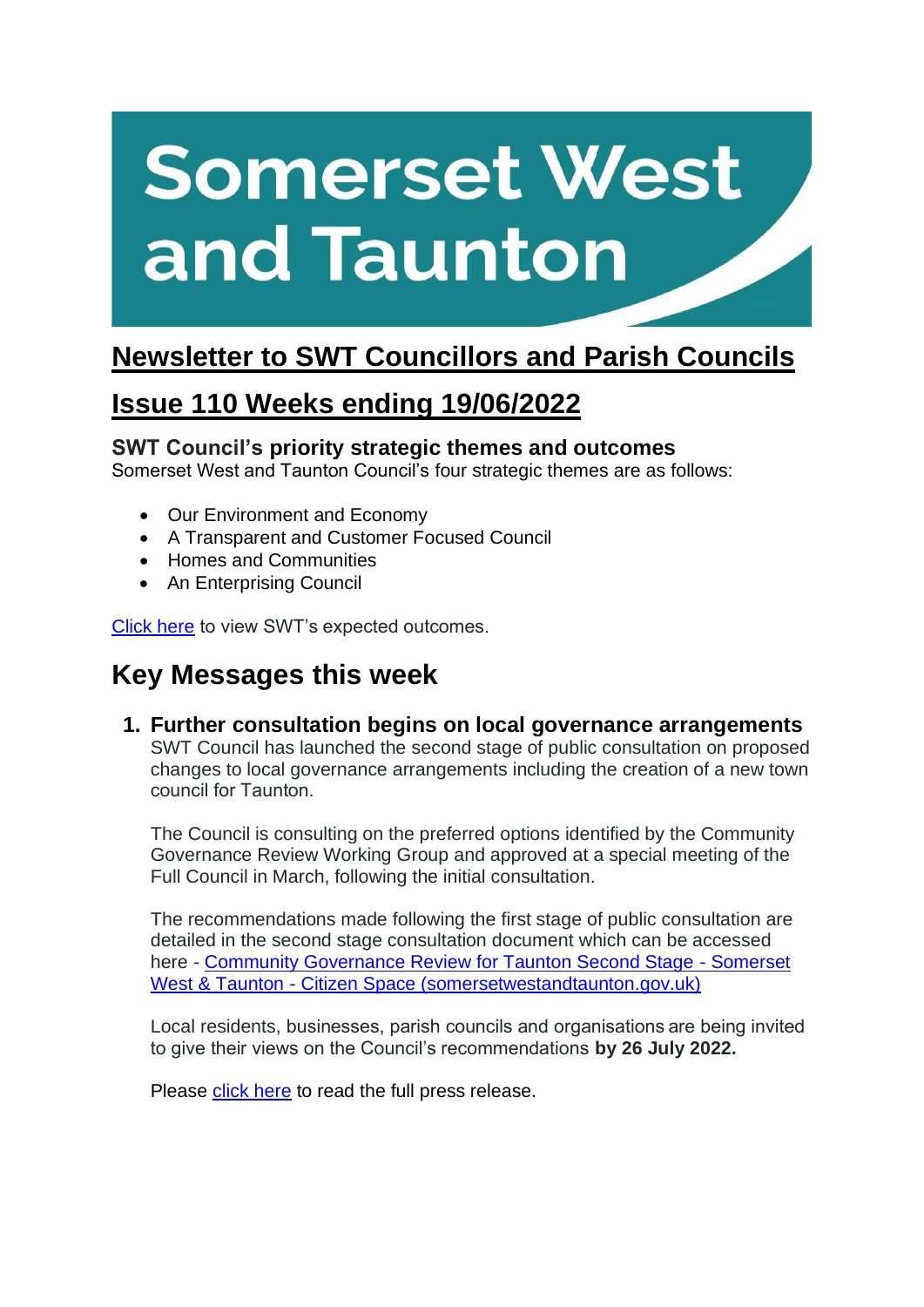## **2. Democracy and Governance**

#### **Committee Meetings**

You can search by Committee or by the monthly calendar for details of all [Committee meetings.](https://www.somersetwestandtaunton.gov.uk/your-council/council-meetings/) Here you can find the agendas and minutes of all meetings, as well as which Councillors sit on each Committee.

- **SWT Licensing Committee – Monday 20 June 2022,** in the JMR at 6.15pm. The agenda and report packs can be viewed on the [website.](https://democracy.somersetwestandtaunton.gov.uk/ieListDocuments.aspx?CId=329&MId=3033) Deadline for public questions is 4pm on Thursday 16 June 2022.
- **Taunton Charter Trustees, Annual General Meeting – Tuesday 21 June 2022,** in the JMR at 6.00pm. The agenda and report packs can be viewed on the [website.](https://democracy.somersetwestandtaunton.gov.uk/ieListDocuments.aspx?CId=405&MId=3137) Deadline for public questions is 4pm on Friday 17 June 2022.
- **SWT Planning Committee – Thursday 23 June 2022,** in the JMR at 1.00pm. The agenda and report packs can be viewed on the [website.](https://democracy.somersetwestandtaunton.gov.uk/ieListDocuments.aspx?CId=330&MId=3113) Deadline for public questions is 4pm on Tuesday 21 June 2022.
- **SWT Community Scrutiny Committee – Wednesday 29 June 2022,** in the JMR at 6.15pm. Deadline for public questions is 4pm on Monday 27 June 2022.

Meetings will still all be live streamed so that members of the public can watch at home. To watch the live stream when the meeting commences, please visit the SWT website by [clicking here.](https://democracy.somersetwestandtaunton.gov.uk/mgCalendarMonthView.aspx) If you are not able to watch the meeting live, you can also watch it after the meeting.

Please see the dates listed above re deadlines for submitting questions or statements. Information on speaking at public meetings is available on the SWT [website.](https://www.somersetwestandtaunton.gov.uk/your-council/speaking-at-a-council-meeting/)

## **3. Reminder - Town and Parish Register of Interest Forms**

Thank you to those town and parishes that have already returned their Register of Interest Forms. All Town and Parish Councillors are required to fill in a new Register of Interest (ROI) form. A form will need to be completed irrespective of whether they have been a Councillor before. SWT delete and securely destroy any previous ROI forms.

They will have 28 days to return their form following their declaration of acceptance of office. The email address to send the forms to is [governance@somersetwestandtaunton.gov.uk.](mailto:governance@somersetwestandtaunton.gov.uk) If any Councillors decide to print and send the forms in the post, please ensure that they are addressed as:

Governance Team Somerset West and Taunton Council Deane House, Belvedere Road, Taunton,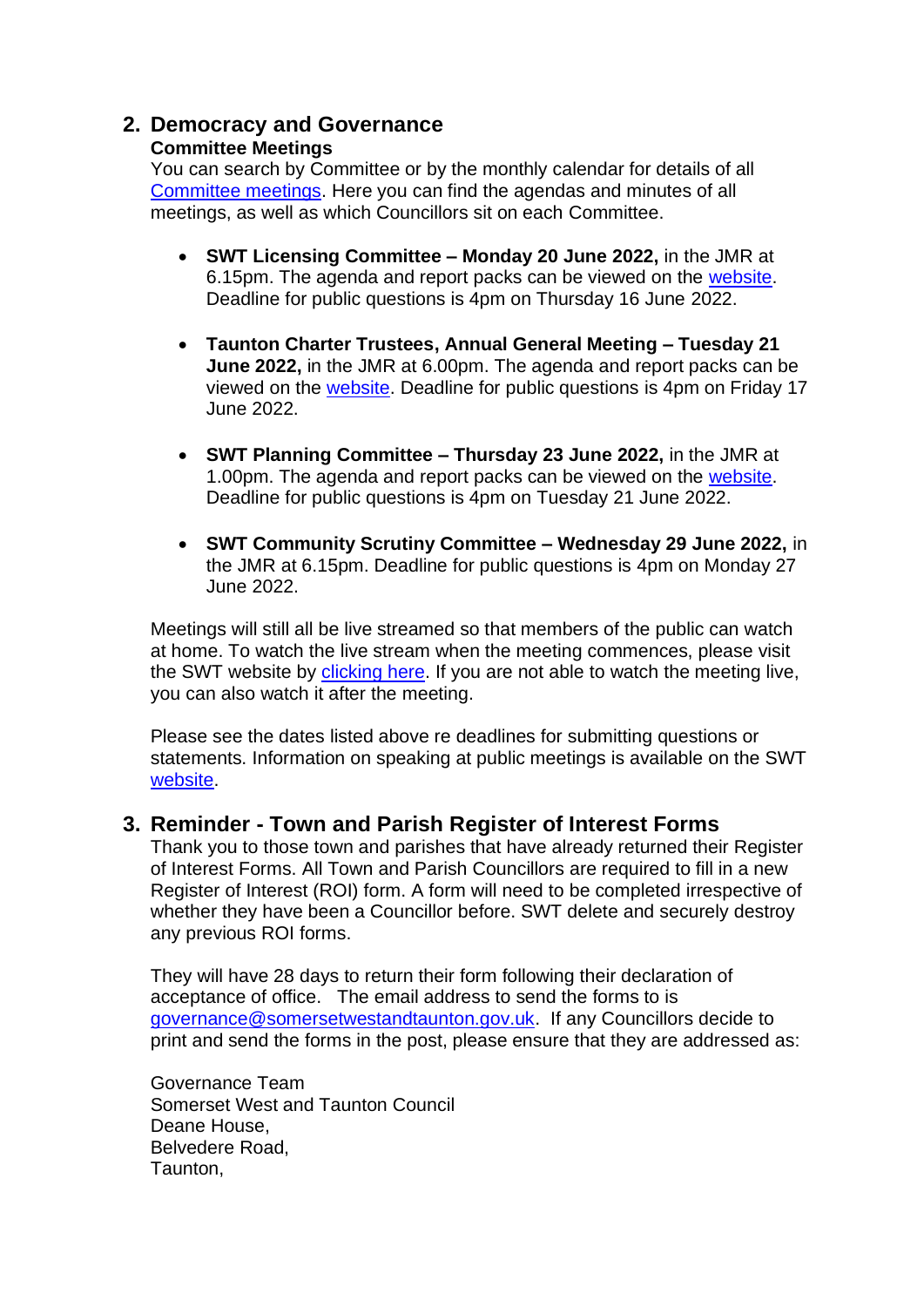#### TA1 1HE

Once the forms arrive with the SWT Governance Team they will have signatures redacted, be scanned, and uploaded to the website. It is a legal requirement that the Monitoring Officer publishes all Register of Interest forms on the SWT website. If any Councillors are concerned about this, please ask them to contact the Monitoring Officer to discuss.

Traditionally, some Town and Parish Councils have been better at returning their ROIs than others. This year the Monitoring Officer will give an update to each Ward Member (in mid to late June) on the returns that are missing so that this can be raised when they are attending the next Town or Parish Council meeting. Updates will also be regularly given to the Standards Committee.

## **4. Armed Forces Day**

The Armed Forces Day flag is now flying at Deane House, Taunton and West Somerset House, [Williton](https://www.facebook.com/hashtag/williton?__eep__=6&__cft__%5b0%5d=AZVgZZI18Y1cl66IiSNwrQ6w82uImCws-y_-mhjombANmV_r3vU0U79jAO_hlsfmTmEE0mVO3V-Vlrw7smTAKAvz7cAdfAEVZH2P4W6yumidrSIKN1yh-Mw2nBLgeBQbKelzDexq1By7Zvh67gwagQFjR7rE4fF3T7CE9PojUzitol0MoBYTIq4hJ8-w9Bn_ibA&__tn__=*NK-R) and will continue to fly leading up to [Armed](https://www.facebook.com/armedforcesday?__cft__%5b0%5d=AZVgZZI18Y1cl66IiSNwrQ6w82uImCws-y_-mhjombANmV_r3vU0U79jAO_hlsfmTmEE0mVO3V-Vlrw7smTAKAvz7cAdfAEVZH2P4W6yumidrSIKN1yh-Mw2nBLgeBQbKelzDexq1By7Zvh67gwagQFjR7rE4fF3T7CE9PojUzitol0MoBYTIq4hJ8-w9Bn_ibA&__tn__=-%5dK-R) Forces [Day](https://www.facebook.com/armedforcesday?__cft__%5b0%5d=AZVgZZI18Y1cl66IiSNwrQ6w82uImCws-y_-mhjombANmV_r3vU0U79jAO_hlsfmTmEE0mVO3V-Vlrw7smTAKAvz7cAdfAEVZH2P4W6yumidrSIKN1yh-Mw2nBLgeBQbKelzDexq1By7Zvh67gwagQFjR7rE4fF3T7CE9PojUzitol0MoBYTIq4hJ8-w9Bn_ibA&__tn__=-%5dK-R) on Saturday 25 June.

In the ceremonies held on Monday 13 June to mark the occasion, we were reminded that our communities are made up of people from all backgrounds and experience. Military representatives spoke of the importance of a joined-up community in peace time, allowing for greater understanding when husbands, wives, parents, and children are called upon for active duty. They spoke of genuine gratitude for the support they receive.

Please [click here](https://www.facebook.com/SWTCouncil/photos/pcb.5289484627741507/5289424484414188/) to view the photographs.

#### **5. Free workshop for food and drink businesses**

A recent survey showed that Somerset food and drink businesses are facing several challenges - from concerns about food regulations and labelling to issues with training and supply chains.

In response to this, SWT and Sedgemoor District Council have teamed up with the Heart of the South West Growth Hub to organise an event specifically designed for businesses in the food and drink sector.

The Spotlight on Somerset Food and Drink event will give businesses the chance to hear directly from support providers, district authorities and regulators about the support that is available to them and how to overcome some of the challenges they face.

Please [click here](https://www.somersetwestandtaunton.gov.uk/news/free-workshop-for-food-and-drink-businesses/) to read the full press release.

#### **6. Reminder - Council Tax Energy Rebate Payments**

If you are eligible to receive an energy rebate payment and have not yet received it, you can claim now.

SWT will make payment into your bank account. Payments cannot be made by cash or cheque.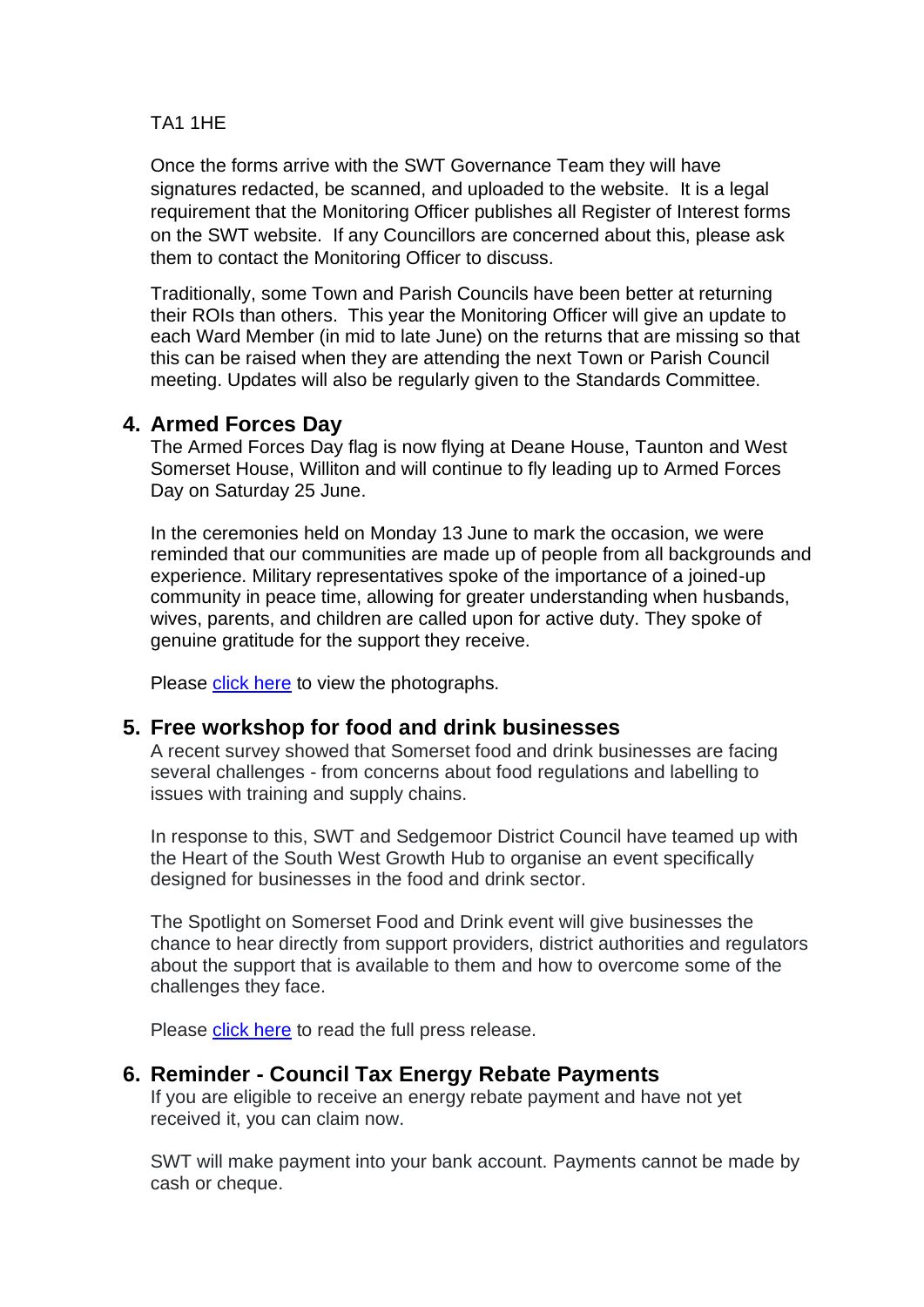For those households who do not submit a claim by the end of June, £150 will be paid direct to their Council Tax account and a revised bill will be issued showing the effect this has made to their account.

Please [click here](https://www.somersetwestandtaunton.gov.uk/council-tax/energy-support-payments/?fbclid=IwAR08cUQjDa5oBz1epvMZWu2m8-3FZakSZ2ObHxEM0UEB7AmH0invL1mzHiA) to find out more information and submit a claim for energy rebate.

Claims can also be made over the telephone on [0300 304 8000](tel:03003048000) Monday to Friday 8.30am to 5pm. The same details will be required as for online claims.

## **7. Somerset Waste Partnership Services (SWP) Don't hedge your bets, renew garden waste now**

Tens of thousands of residents are being reminded to renew their price-frozen garden waste collection. Somerset Waste Partnership (SWP) is sending reminders to the 56,000-plus green-fingered subscribers.

For the second year in a row, the price for the 25-collection annual service is £57.20.

Most subscribers need to renew by 4 July to ensure an uninterrupted service for the next 12 months.

For those due to renew on 4 July the reminder email or letter will arrive by the middle of June and for the first time these have been sent by SWP rather than district councils.

But there is no need to wait for the reminder, subscribers can renew now and the quickest and easiest way to sign-up again, 24/7 is online [somersetwaste.gov.uk/garden-waste-collections/](https://www.somersetwaste.gov.uk/garden-waste-collections/)

Last year, the service went stickerless, with crews using in-cab tech and realtime information to know who has subscribed and needs a collection. This makes it even more important for you to renew on time.

New subscribers can now sign-up to the service at any time of the year and will be reminded to renew roughly a month before their subscription expires.

A 10-pack of 90-litre garden waste sacks can also be ordered at a cost of £28.30, with requests for collection made online.

Customers unable to use the internet can also renew their garden waste subscription, sign-up for the service or order garden waste sack collections by telephoning their district council.

#### **6am starts for crews as temperatures soar**

Recycling and rubbish collections have been starting an hour earlier this week in response to rising temperatures.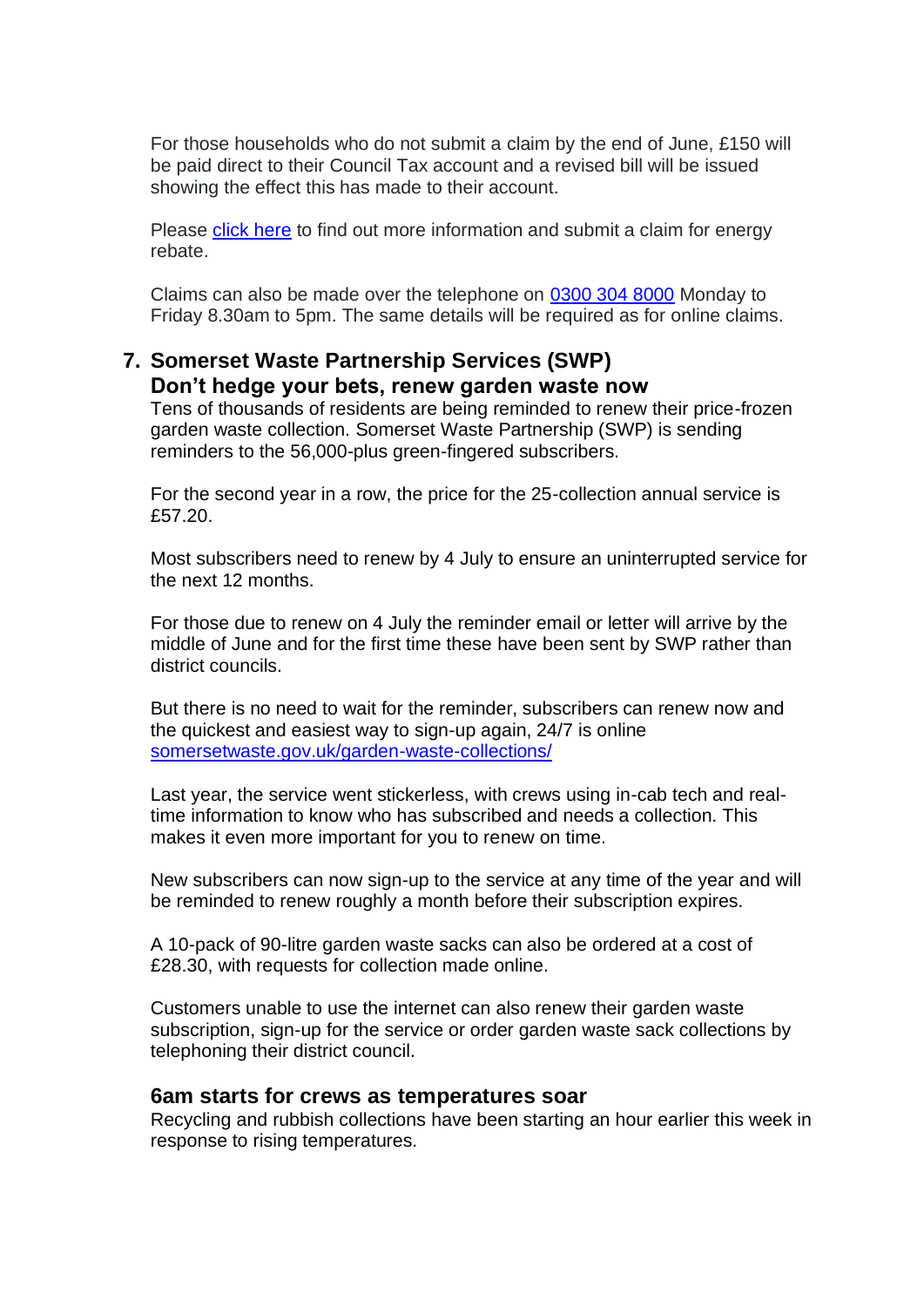Somerset Waste Partnership (SWP) is asking residents to make sure their waste is ready for collection from 6am putting it out the night before if needed.

Temperatures were forecast to increase from Wednesday 15 June peaking on Friday 17 June.

Waste collection is hard, physical work and early starts help limit the time crews spend working in the hottest part of the day.

The early starts may continue into next week, depending on forecasts.

A good way of keeping up with collection news is to use the My Collection Day feature on the SWP homepage [somersetwaste.gov.uk](https://www.somersetwaste.gov.uk/)

You can use it to download your collection days into the calendar on your laptop or mobile device - it works for Apple and Android devices and sets up automatic reminders, so you need never miss a collection again.

Or you can use the same feature to just check your days online or download a printable copy of your collection day calendar.

You can also check the 12-month calendar that was sent to all homes as part of the roll-out of the new Recycle More service. In some parts of the county, the calendar will cover the Jubilee changes.

## **New Council for Somerset**

## **Have your say on how Somerset should prioritise £7m UK Shared Prosperity funding**

A questionnaire is now open giving Somerset residents and businesses the chance to have their say on how more than £7m of funding should be spent to help build pride in local communities and increase life chances.

Somerset has been allocated a total of £7.26m of funding from the UK Shared Prosperity Fund (UKSPF) to invest in the area between 2022 and 2025.

The funding forms part of the Government's national Levelling Up agenda, and now Somerset is developing a Local Investment Plan to support the key objectives of the fund.

SCC are seeking thoughts from Somerset businesses and residents on how they think the funding should be prioritised. A questionnaire is now live, and can be found on the UKSPF page on the Somerset County Council website: [UK Shared Prosperity](https://eur01.safelinks.protection.outlook.com/?url=https%3A%2F%2Fwww.somerset.gov.uk%2Fbusiness-and-economy%2Fbusiness-support%2Fuk-shared-prosperity-fund%2F&data=05%7C01%7CSXSalter%40somerset.gov.uk%7Cc3136898be3e4762907308da4ade8f29%7Cb524f606f77a4aa28da2fe70343b0cce%7C0%7C0%7C637904616978673458%7CUnknown%7CTWFpbGZsb3d8eyJWIjoiMC4wLjAwMDAiLCJQIjoiV2luMzIiLCJBTiI6Ik1haWwiLCJXVCI6Mn0%3D%7C3000%7C%7C%7C&sdata=GTe1l56ev41eAuuGnKTegit9pXVZswDHh1BUXlFSMGE%3D&reserved=0)  [Fund \(somerset.gov.uk\).](https://eur01.safelinks.protection.outlook.com/?url=https%3A%2F%2Fwww.somerset.gov.uk%2Fbusiness-and-economy%2Fbusiness-support%2Fuk-shared-prosperity-fund%2F&data=05%7C01%7CSXSalter%40somerset.gov.uk%7Cc3136898be3e4762907308da4ade8f29%7Cb524f606f77a4aa28da2fe70343b0cce%7C0%7C0%7C637904616978673458%7CUnknown%7CTWFpbGZsb3d8eyJWIjoiMC4wLjAwMDAiLCJQIjoiV2luMzIiLCJBTiI6Ik1haWwiLCJXVCI6Mn0%3D%7C3000%7C%7C%7C&sdata=GTe1l56ev41eAuuGnKTegit9pXVZswDHh1BUXlFSMGE%3D&reserved=0)

The questionnaire will be open until **24 June 2022**. The responses will help inform the priorities for the Local Investment Plan, which will then be submitted to Government for consideration. SCC hope to be able to begin delivering activity in Autumn 2022.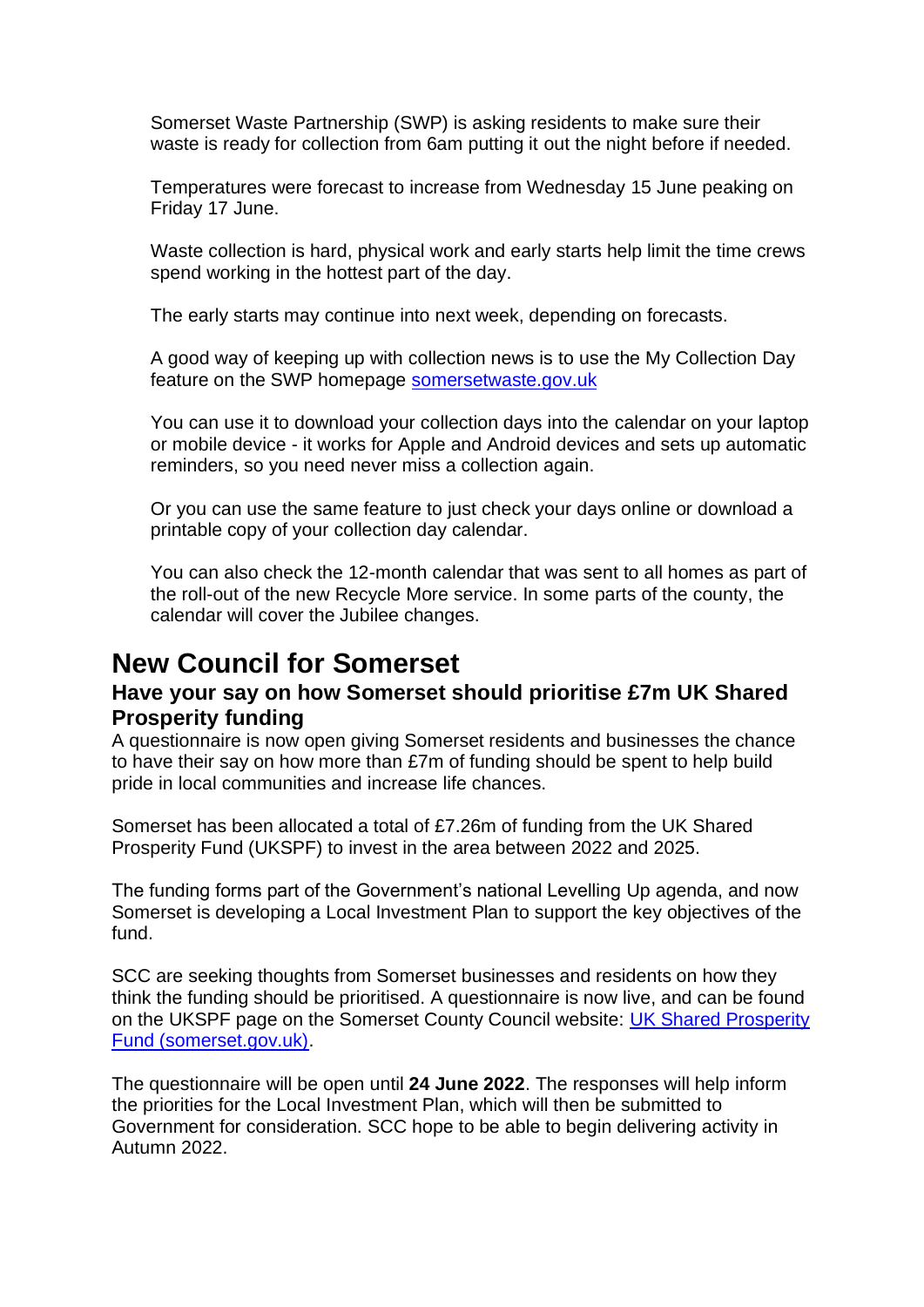Please [click here](https://somersetnewsroom.com/2022/06/16/have-your-say-on-how-somerset-should-prioritise-7m-uk-shared-prosperity-funding/) to read the full press release.

#### **Arts front and centre thanks to funding award**

Arts and culture across Somerset are set to benefit from the creation of a Somerset Cultural Strategy following a £30,000 grant awarded by Arts Council England.

Over the next year, the aim is to produce a five-year cultural strategy for the new unitary Somerset Council which comes into being in April 2023. Community priorities will be included with details of how the cultural identity of Somerset is promoted to ensure arts and culture is embedded at the heart of the new authority's strategic plans.

The project will consider how to raise awareness and promote the role that culture, and creativity can play in enriching communities and improving the quality of life, health, wellbeing and the local economy for Somerset residents, local businesses and visitors.

It will also help to create new employment opportunities and raise the profile of the county's vibrant creative sector.

As well as the grant from the Arts Council, £5,000 has also been committed towards the strategy from each of the councils in Somerset - Mendip District Council, Sedgemoor District Council, Somerset County Council, Somerset West and Taunton Council and South Somerset District Council.

Please [click here](https://newsomersetcouncil.org.uk/arts-front-and-centre-thanks-to-funding-award/) to read the full press release.

## **National Association of Local Councils (NALC)**

#### **Survey on "Make A Change" resources**

The National Association of Local Councils (NALC) invites local (parish and town) councillors and local councils, to complete their survey for the May 2022 local elections. The surveys are designed to collect data on the support, social media, promotion, planning, and resources that go into local elections. Furthermore, the final section of this survey will collect feedback on NALC's 'Make A Change' resources, to assess overall usage, what has been useful and what could be improved for the sector in 2023.

As local (parish and town) council elections took place in the SWT area, NALC are asking for your help to ensure that they engage with as many councillors and local councils as possible. The survey can be accessed via this [link](https://www.surveymonkey.co.uk/r/localelections2022) and takes no longer than 10 minutes to complete.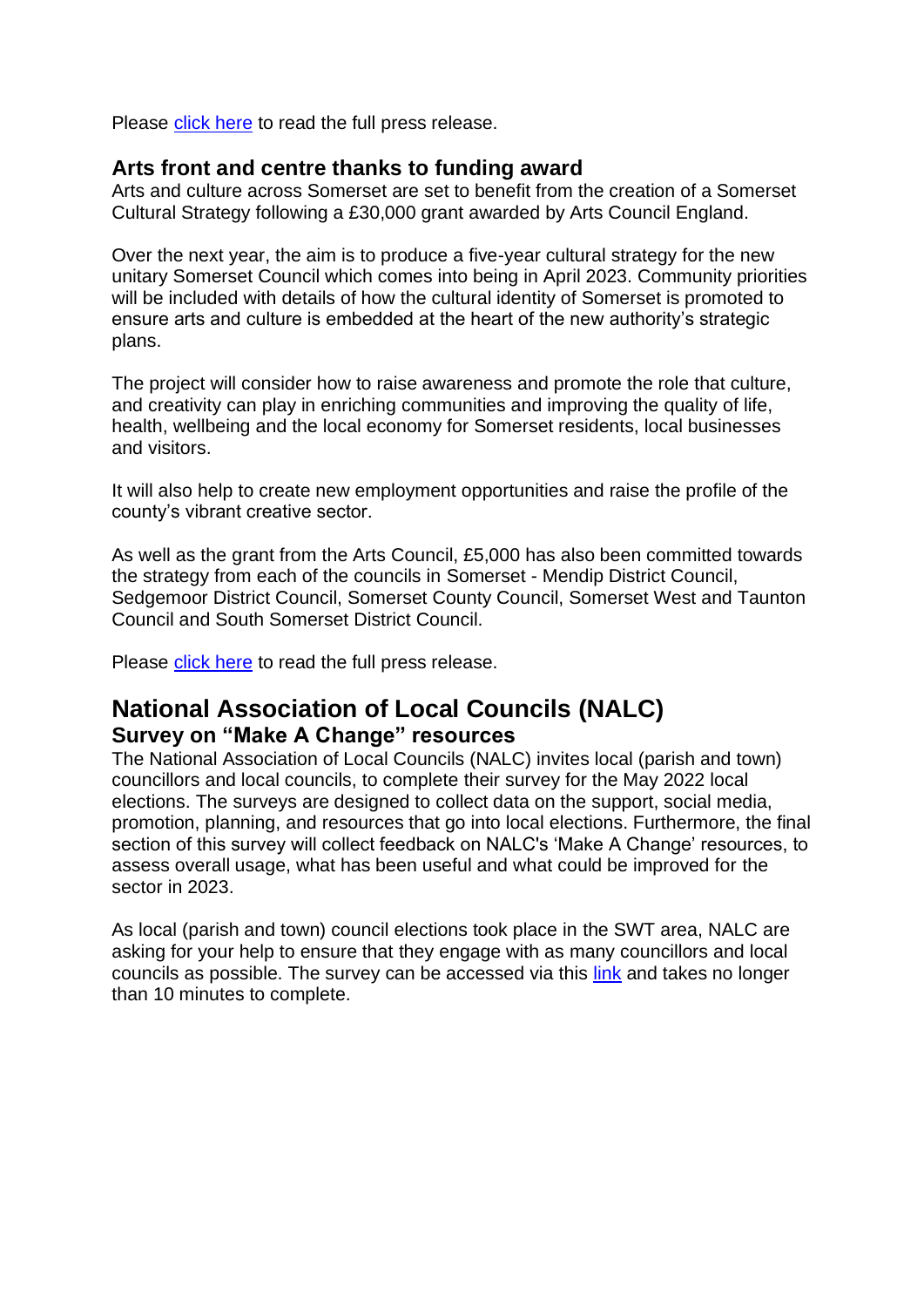## **Partner Engagement – Key messages from other Public Service Areas Somerset County Council (SCC) SCC Highway Maintenance Update**

Hot weather this week has allowed the Highways Team to complete many safety works and the planned works have continued well. SCC Highways are currently monitoring whether any roads are melting and will react accordingly.

The verge maintenance works on the A and B road networks have now completed and the team are moving on to the C and D road networks.

The surface dressing program commenced this week at Burrowbridge and will now move to the Blackdown Hills and Corfe (this is extremely weather dependent and cannot be carried out in heavy rain or extreme heat)

This week SCC Highways have successfully completed 110 Safety Defect repairs in the SWT Area (52 in Taunton and 58 in West Somerset).

#### **Works for week commencing 20 June 2022 are:**

- **New:** installation of 5 new cattle grid gates on **Exmoor**
- Continuing: Replacing post and rail fencing **Cothelstone Hill, Bishops Lydeard** (Road closure commencing **13 June 2022** for 15 days)
- Continuing**:** Drainage works at **Chilcombe Lane, Bicknoller**
- Completed: Resurfacing works at **Cher and Quirke Street, Minehead**
- Completed**:** Verge Works (concrete channel) at **Blackwater Lane, Wiveliscombe**
- Completed**:** Drainage works at **Holywell Lake, Wellington**
- Completed**:** Footway works at **Grange Drive Taunton**
- Completed: Works at **Chip Lane & Outer Circle Taunton**
- Completed: Footway resurfacing in at **Bradford on Tone Rd, Taunton**
- Completed: Carriageway patching at **A396 Bridgetown**
- Completed: Pedestrian safety barrier repairs**: Hamilton Road, Hurdle Way and A38 Musgrove entrance – Taunton**

For information on highway maintenance works and to stay up to date visit [www.travelsomerset.co.uk](http://www.travelsomerset.co.uk/) or follow [@TravelSomerset](https://twitter.com/search?q=%40TravelSomerset&src=recent_search_click) on Twitter.

## **Reporting a problem on the road**

Alerting SCC to potholes or a host of other problems on the road is now easier and quicker – and you can track its progress after you've reported it.

Gone is the need to make phone calls or send emails - thanks to a new upgraded online system with an improved interactive map, members of the public can report a problem 24/7 and the Highways team will get on the case. From potholes, blocked drains and broken manhole covers, to overgrown vegetation, damaged pavements or cycle paths, faulty traffic lights or missing markings - they can all be reported in just minutes from a smartphone, tablet or computer.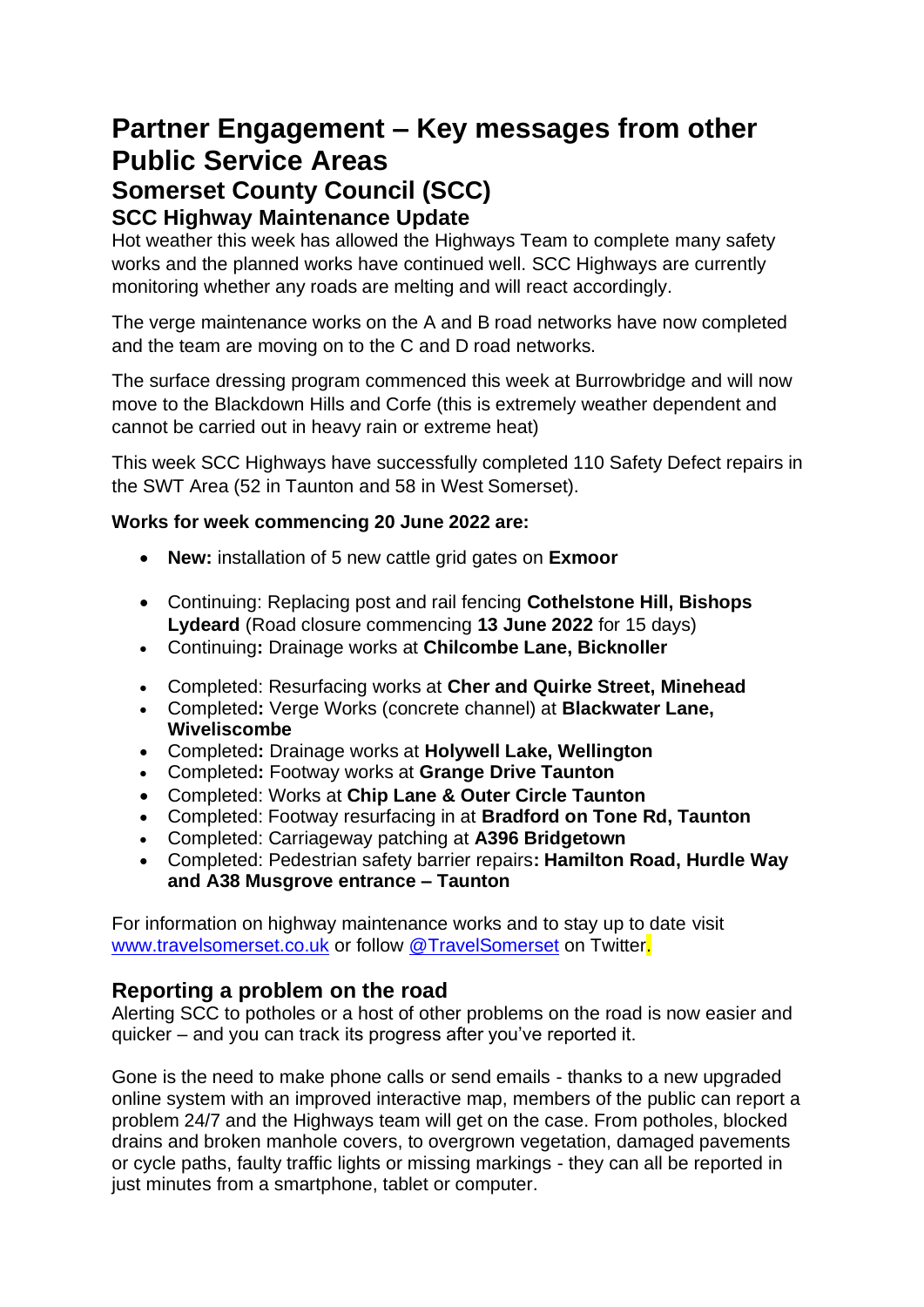The full range and how to report is available here [www.somerset.gov.uk/roads-and](http://www.somerset.gov.uk/roads-and-transport/report-a-problem-on-the-road/)[transport/report-a-problem-on-the-road/.](http://www.somerset.gov.uk/roads-and-transport/report-a-problem-on-the-road/)

The new development means that if you're reporting a fault, you can now track its progress. If it's safe to pull over, all you need to do is take a quick picture of the fault, then visit the Report It site on your phone, answer a few simple questions and upload your picture. You'll be sent a link which enables you to track its progress.

Please [click here](https://somersetnewsroom.com/2021/12/13/reporting-a-problem-on-the-road-is-now-a-hole-lot-easier/) to read the full press release.

## **Great Western Railway (GWR) Community Investment Fund**

GWR has been working with the Department for Transport (DfT) on a new National Rail Contract and annual business plan for 2022/23 and is hopeful that they will have funding available to support community investment, using a new Community Fund. GWR wants to support schemes and projects identified by the communities they serve, and are now asking for bids to be sent in.

There is a guide to bidding and very simple application form on the website, on [https://www.gwr.com/about-gwr/what-you-can-expect/community/community](https://www.gwr.com/about-gwr/what-you-can-expect/community/community-investment)[investment.](https://www.gwr.com/about-gwr/what-you-can-expect/community/community-investment) You must apply online with a **deadline for entry of midnight Monday 27 June**. GWR have made it as simple as possible; they want a very short description of the project, some information about you and your organisation and a breakdown of costs. Projects should be completed by end of March 2023.

GWR are particularly interested in bids that show a tangible benefit to the community with an emphasis on inclusion and diversity, engagement and education, environmental benefit and increasing rail travel. It would be great if the fund could help close the gap on projects where some existing funding has been secured or could be available from other sources. However, each proposal will be treated on its own merits and consideration of the benefit it would bring to the community, and GWR will happily fund projects without any match funding.

There are no hard and fast rules; as GWR wants to encourage bids of all shapes and sizes, though to be fair, as the funding needs to cover the whole rail network they are particularly keen on small and medium projects. This could include phased projects, for instance a bid for a feasibility study or some research, to support a larger project.

For more information and to discuss any ideas you have ahead of submission use this dedicated email address [CommunityFund@gwr.com.](mailto:CommunityFund@gwr.com) GWR are keen to encourage as many bids as possible and look forward to hearing from you.

## **Exmoor National Park Authority (ENP) Exmoor Dark Skies Festival 2022 Programme Announced**

The programme of events for year's Exmoor Dark Skies Festival (13-30 October 2022) has been released online at [www.exmoor-nationalpark.gov.uk/stargazing.](http://www.exmoor-nationalpark.gov.uk/stargazing)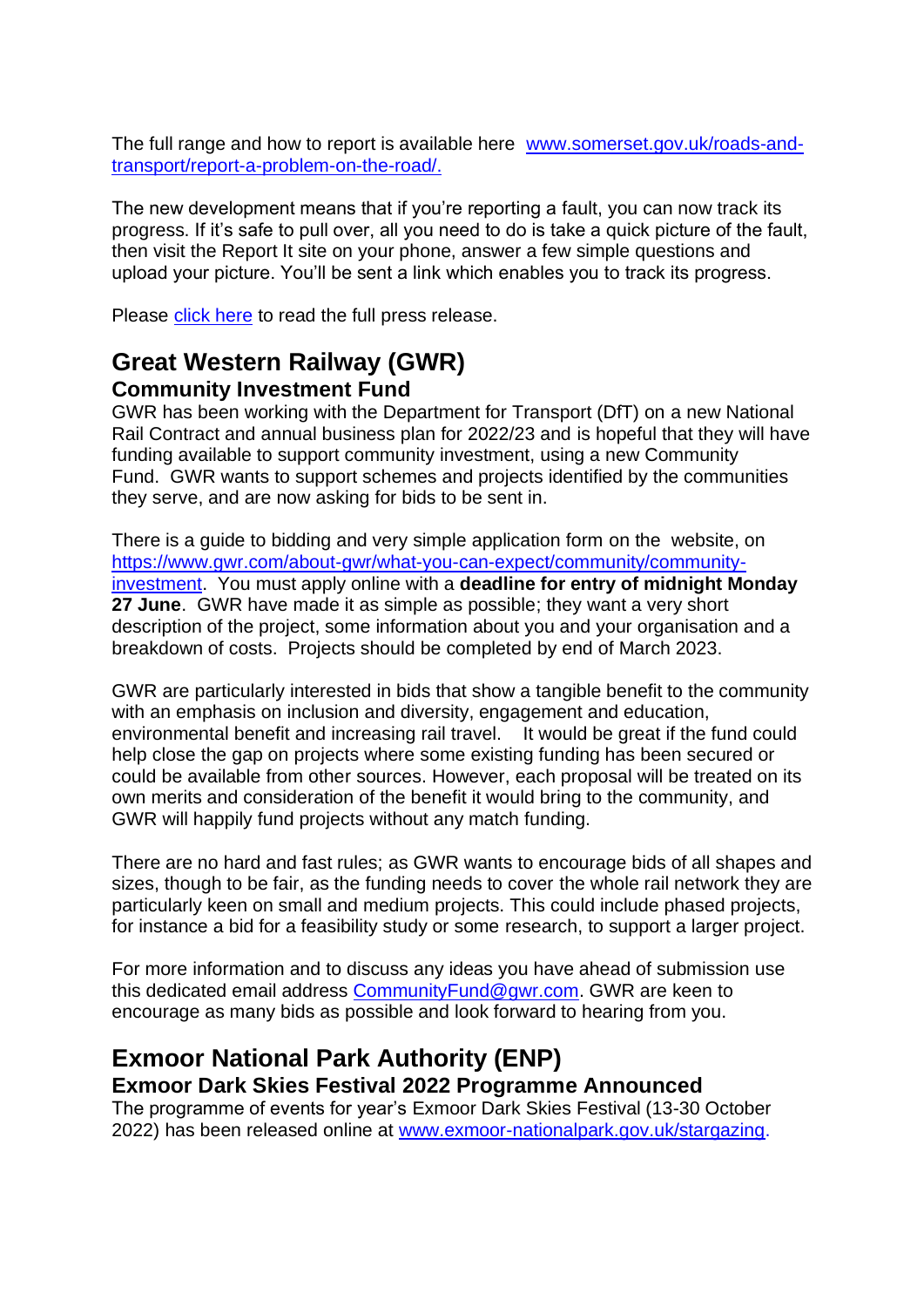Sponsored by **Somerset Business Agency CIC**, the festival is on track to be the biggest yet with well over fifty events already planned. This includes the popular planetarium sessions, set to return after a two-year break.

Please [click here](https://www.exmoor-nationalpark.gov.uk/about-us/press-room/press-room/news-2022/dark-skies-festival-2022-programme-announced) to read the full press release.

## **Somerset Wildlife Trust The Great Somerset Wildlife Count 2022 (17-26 June)**

Somerset Wildlife Trust are running a big wildlife count over the next week and would love people to take part. All the information gathered will be used by conservation organisations across Somerset.

Take part in the Big Count by spotting and counting as many of our 12 species between 17 – 26 June. When you are out on a walk, exploring your local green space, on school grounds, at work, on a nature reserve – anywhere – Somerset Wildlife Trust need you to keep your eyes peeled for the special twelve! Take a snap and log it on the iNaturalist platform.

If you visit the Somerset Wildlife Trust's webpage you can also see photos of all the species plus other information about why these species have been picked. Big Count [Species | Somerset Wildlife Trust](https://r20.rs6.net/tn.jsp?f=001qikg38NDP3l7gUqHdGBUTiB1Ce-wogYkNITreKT96w2_T-Uq8qbQDidrPYjy80mkmXP7BW9udfEqWuzV7dyhzexQRgkWgWb0Uc7x-oS-KsBtB3YLZlsq6yU8K3G30vv7qBLFh7djFf2VaMjuirzRjYFle2i3So1W5jVa6pt_6MgCE5aorG9KCUXY-lKeKO4ti6pHBCDcX2XbejuKmF1Xgkxd8j0LUdCV7X_Phc4IrJcegx1GU42sP08S_sf6yZs8&c=_q9gYjhNxudqtLrHAiuB92aTFIuUkg_Xn0lvWrL2xXDb959QM2shcQ==&ch=WSlC3ywf8eNjcIKmI2XYQwtkAWdhAdpVkoxDVFKWJ25kfdImXrqmGA==)

Carry on afterwards - Although the big count is for one week only, the team would love to see observations being logged all the time. If you haven't already you can join the National Parks Lookwild project on iNaturalist and carry-on longer term as well. [https://www.inaturalist.org/projects/national-parks-uk-lookwild.](https://www.inaturalist.org/projects/national-parks-uk-lookwild)

## **Maritime and Coastguard Agency Don't drink and drown**

Don't drink and drown and be a statistic. Wednesday 15 June was [#NationalBeerDay](https://www.facebook.com/hashtag/nationalbeerday?__eep__=6&__cft__%5b0%5d=AZUwctooDZ7_R0A7v0Pu49k52pV4OTs2K7TxoBWPA_AfPtPJ6hiik7YTtUkF08Whc74BZKc2KB6Gu2wSbHngpxkJOsLvxzXpo657MAEoOj-Gerk3ycAkgYjP9qoQ6Jj7l_6bZW3M7qPDPR7Qzor2bH281QcY12JIGzoibBFYgI6476y3cx05j3_8m17eyDU8BjDn3KcKo82NPjYY8hKkt7_w&__tn__=*NK-y-R) and, while the Coastguard would never want to stop the fun, they do want to remind you of the dangers of mixing alcohol and our coasts.

Did you know that 46% of people who drown had no intention of being in the water? And that nearly half of accidental drownings take place between May and August?

All it takes is a few drinks and one bad decision to leave you in trouble. Don't let it happen to you. Avoid going near the water if you've had alcohol as slips, trips and falls are far more likely if you've had a tipple.

- Never enter the water (the average UK temp is a chilly 11 degrees about the same as a pint of beer)
- Don't walk home alone, check your mates are safe and avoid routes near water
- $\bullet$  If you fall in unexpectedly  $\#$ FloatToLive

Please [click here](https://hmcoastguard.blogspot.com/2021/05/safety-spotlight-please-dont-be.html?fbclid=IwAR2OrkubQLnWv6Y4H4qU65BRl-TSB7Hu7S0C0wO_s2szr5tlDuTAgG3-KXY) for more safety advice from HM Coastguard on water safety.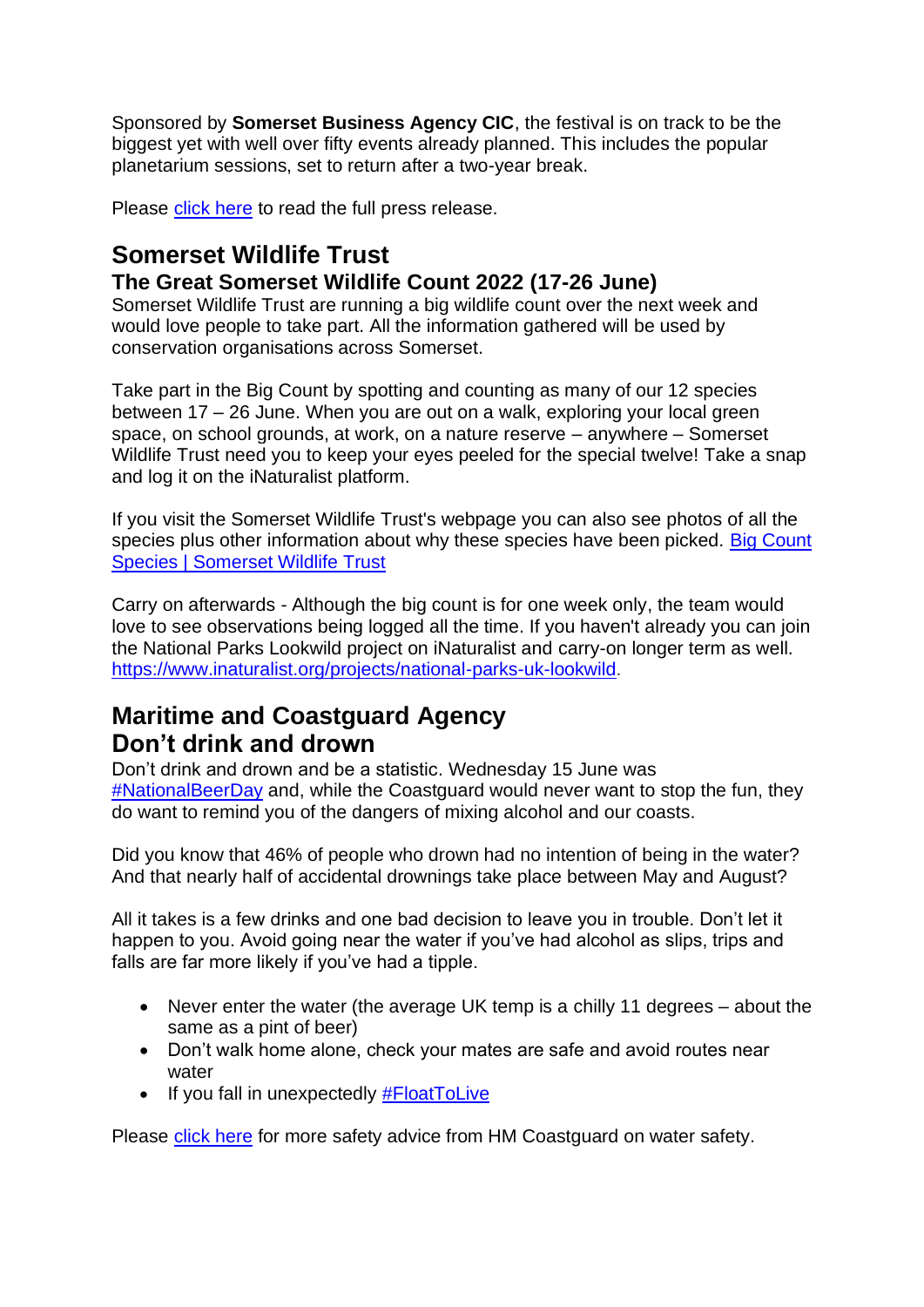## **Community Support – What help is out there? Voluntary and Community Sector Support Community Employment Hubs**

**Jobs Fair – Thursday 30 June 10.00am – 2.00pm**

**The Castle Hotel, Castle Green, Taunton TA1 1NF**

Free to attend and open to all. Come and meet employers and find out about opportunities in the area. Access support to move into work or training.

Stands are FREE (set up from 9am) – to book a stand, please email [b.brown@somersetwestandtaunton.gov.uk](mailto:b.brown@somersetwestandtaunton.gov.uk) ASAP. **Final deadline for booking is 24 June.**

## **Somerset Financial Wellbeing Project**

Somerset County Council alongside four Somerset based credit unions; Westcountry Savings & Loans, Great Western Credit Union, Somerset Community Credit Union & Mendip Community Credit Union, has launched an exciting new initiative the Somerset Financial Well-being Project.

This scheme offers free information, events and training to anyone living or working in Somerset some of whom might be facing financial anxiety and worry caused by the cost-of-living increases, the after math of COVID-19 or because they are facing a change in circumstances.

Worrying about money can have a negative impact on both your mental and physical well-being. It can put a strain on relationships, cause sleepless night and lead to depression with many people thinking that their only option is to turn to loan sharks or other high-interest lenders.

By working with a number of national and local charities and organisations that offer free expert and confidential help, the Somerset Financial Well-being project provides the tools needed to manage finances, plan for a better financial future, manage debt, know where to go to for help and also take advantage of the many benefits that becoming a member of a local not-for-profit credit union can offer.

Anyone living or working in Somerset can find out more information by visiting www.westcountry.org.uk/SFWP</u>. A calendar of events and training will be confirmed over the coming months however free information is available now from the website.

## **Somerset Activity Sports Partnership (SASP) Unbreakable Men**

This week is [#MensHealthWeek](https://www.facebook.com/hashtag/menshealthweek?__eep__=6&__cft__%5b0%5d=AZXsaMAYDYTPlkXo--_YYMxupOG2cKnSVLLCAnjQ9YVKdsM8HSt7_cW9tIMpbtayl9VvwEZ416FMr9xYAVvnpHDmdll3UGi3twQ2lNeJFjTrB6b5nh_DSN0sEcCcGPfBsOSgLeSvsp9gsIWkkb0kPxBjjrwKaOrtDL5MgtR89MfIDvsdaLny7Hxj9M-iCG09Nl8&__tn__=*NK-R) and the SASP Unbreakable Men is an online project where the main aim is to raise awareness around Men's Mental Health in Somerset.

If you want to get involved simply download the Manual, watch the videos and get cracking on the Unbreakable Men challenges.

Please [click here](https://www.sasp.co.uk/unbreakable-men1?fbclid=IwAR3Kcd6hOanJx9gcpVMvI_RDrrZX7TSgYVU5KUhZc4_NCmfe6SR3gcsx3mo) to find out more information.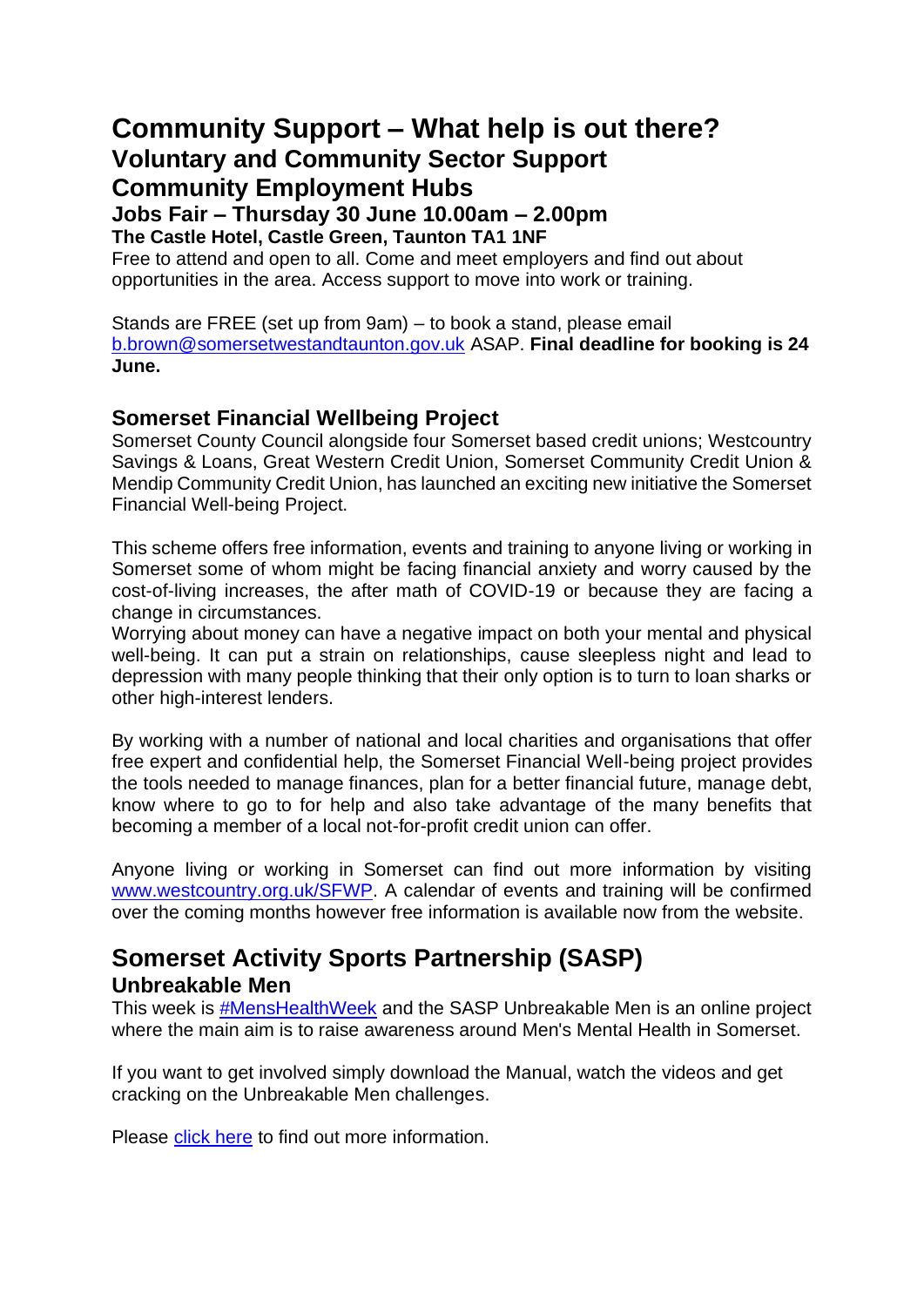## **Spark Somerset**

#### **Somerset Mental Health Hub – Networking Event Thursday 30 June at 10.00am – 1.00pm**

**Bridgwater Rugby Club, TA6 4TZ**

The [Somerset Mental Health Hub](https://sparksomerset.org.uk/mental-health-hub) is the leading voice for the local VCSE organisations working in the area of mental wellbeing. The aim is to provide a space for collaboration, peer support and learning and the opportunity to share your views with local commissioners and decision-makers.

Join this live event for the chance to network with other groups and charities working to improve mental health and wellbeing in Somerset.

Please [click here](https://www.eventbrite.co.uk/e/somerset-mental-health-hub-networking-event-tickets-328913437947) to find out more and register for this event.

## **Community Council for Somerset (CCS) Smart Communities Ltd - Community Review Project**

The CCS is excited to launch a new Community Review project, working in partnership with Somerset Association of Local Councils (SALC). Its aim is to support and deliver 14 Parish and Town Council community plans by either initiating new or reviewing previous plans.

The lucky communities will have the CCS local expert team supporting them through the process.

Come along to one of the online welcome sessions:

- Thursday 30 June at 7pm 8:15pm
- Tuesday 12th July at 2pm 3:15pm

Meet the Smart Communities team and SALC team as well as an opportunity to hear from a Somerset community about the benefits of doing a Community Plan. The team will be giving further information about how to get involved and answering any questions you might have.

Please [click here](https://www.eventbrite.com/o/smart-communities-36080355843?fbclid=IwAR2K_dvA0X1TDwwOEr881TaRxpXRrpuZ9faTkCWgamLKP_DFORTxUjj7X1A) to book your space.

Please [click here](https://smartcommunities.online/community-review/) to find out more information about the project.

# **Health and Welfare SCC Public Health**

#### **Seven top tips for better wellbeing this Men's Health Week**

This Men's Health Week (13 – 19 June) SCC is sharing seven top tips for better wellbeing after latest statistics show 10 per cent of all UK men suffer from at least one common mental health disorder.

All Somerset residents are encouraged to make time to look after their health and wellbeing this Men's Health Week, but men are less likely to visit a pharmacy or GP than females - and sadly 76 per cent of all suicides are male.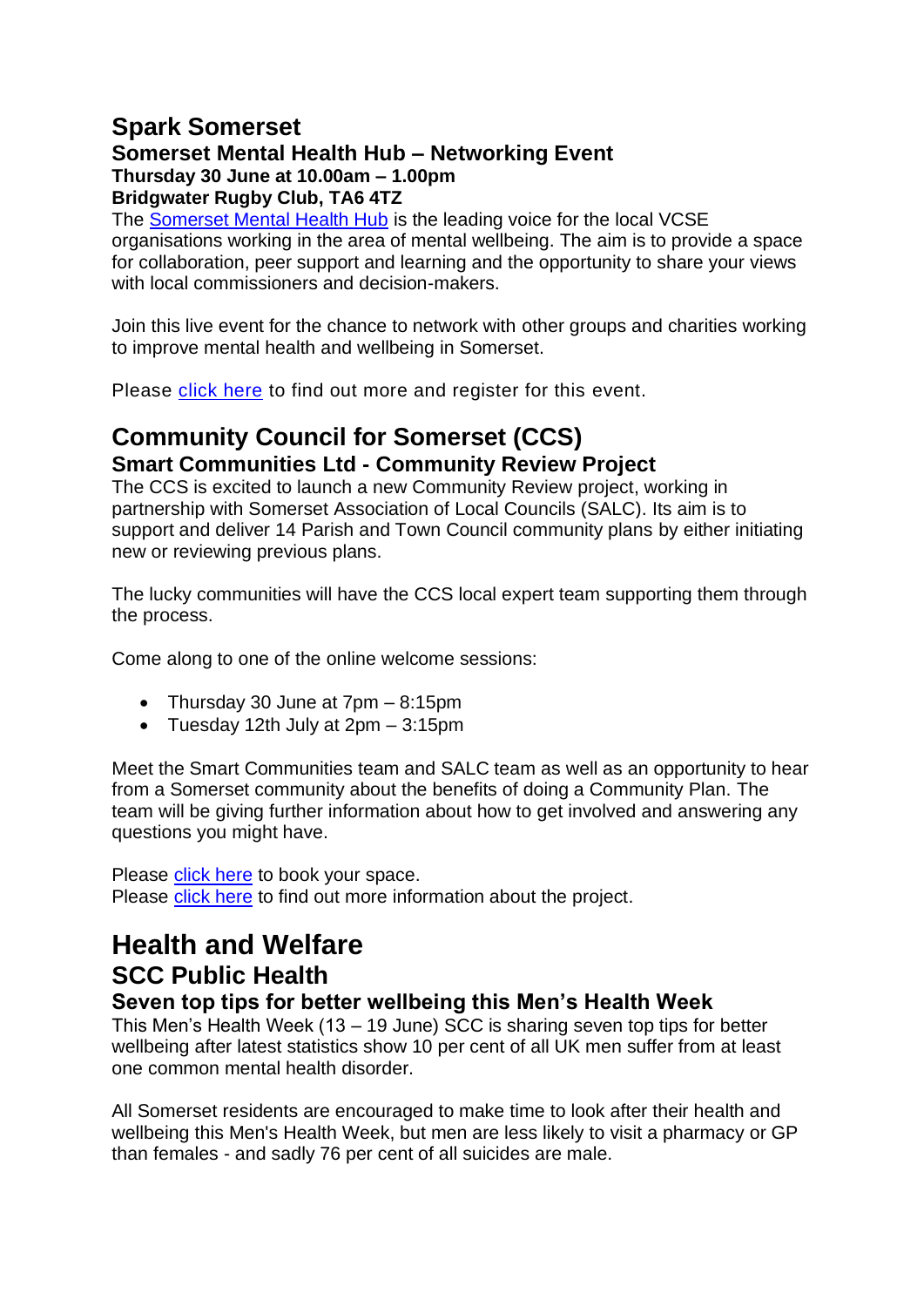Please [click here](https://somersetnewsroom.com/2022/06/13/seven-top-tips-for-better-wellbeing-this-mens-health-week/) to read the full press release.

## **New COVID-19 Dashboard**

As a result of recent changes to policy, the number of detected cases alone no longer provides an accurate or consistent indication of the prevalence of COVID-19 in our community.

As a result of this, detailed cases data such as the map and district level figures have been removed from the SCC and NHS in Somerset Dashboard. Cases are still shown on the chart; however, it now includes additional information (ONS Prevalence\*) that may give a better indication of the actual number of people with COVID. Testing data has also been added to provide further context.

The hospital admissions data also now includes mechanical ventilation bed patients who are positive as a better indicator of serious illness being treated. The OPEL level on this page provides a snapshot of how the health and care system overall is managing.

[The vaccination page](https://www.somerset.gov.uk/coronavirus/coronavirus-vaccinations/) now provides more overall strategic vision of how the vaccination programme has been implemented and provides an indication of the effective level of immunity provided to our community by boosters and third doses. The current version of the dashboard can be accessed at any time [here](https://www.somerset.gov.uk/covid-19-dashboard/).

## **Living safely with respiratory infections including COVID-19**

The [Government has published important advice](https://newsletters.onyx-sites.io/?mailpoet_router&endpoint=track&action=click&data=WyI2NjM2IiwidHRzeGVycTFtamtrY29nMGtvOGcwZ2trODRvZ2t3YzAiLCIxNDE5IiwiMTA5MGQ5NzhlMTg5IixmYWxzZV0) for people with symptoms of respiratory infections, such as COVID-19; people with a positive COVID-19 test result and their contacts; and advice on safer behaviours for everyone.

There are simple things you can do in your daily life that will help reduce the spread of COVID-19 and other respiratory infections, such as flu and protect those at highest risk.

Things you can choose to do are:

- Get vaccinated.
- Wear a face covering or a face mask.
- Let fresh air in if meeting others indoors.
- Stay at home if you have [symptoms](https://newsletters.onyx-sites.io/?mailpoet_router&endpoint=track&action=click&data=WyI1MjEiLCIxbWRhbWxvZnRhbjRnb2d3ODRrZ2s0azhzOHdzd3c0YyIsIjE0MTciLCI3MDMyNWYxYzNmODEiLGZhbHNlXQ)
- Cover your coughs and sneezes
- Practise good hygiene:

If you have symptoms of a respiratory infection, such as COVID-19, and you have a high temperature or do not feel well enough to go to work or carry out normal activities, you are advised to try to stay at home and avoid contact with other people.

Please [click here](https://www.gov.uk/guidance/people-with-symptoms-of-a-respiratory-infection-including-covid-19#what-to-do-if-you-have-symptoms-of-a-respiratory-infection-including-covid-19-and-have-not-taken-a-covid-19-test) to read the guidance on what to do if you have symptoms but have not taken a test.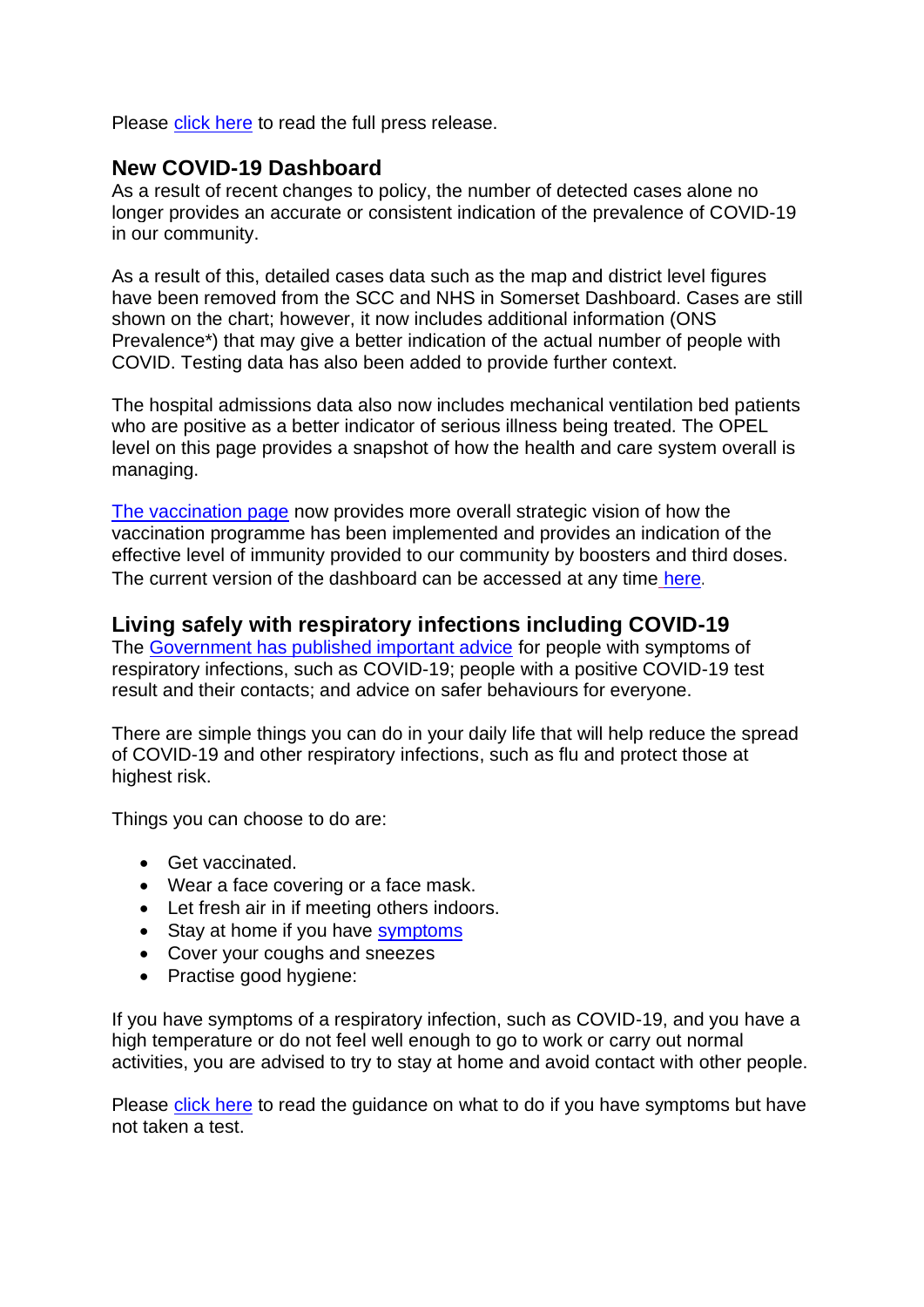## **Need to seek help?**

If you, or someone you know are feeling like things are too much, please know that you / they don't have to be alone. Here are some numbers of organisations that can help:

- Samaritans 116 123
- CALM 0800 58 58 58
- ChildLine 0800 1111
- Anxiety UK 03444 775 774
- Mind 0300 123 3393
- Somerset Domestic Abuse helpline 0800 69 49 999

# **Crime / Safeguarding Crimestoppers**

## **Drug Crime: Speak up. Stay Safe.**

Thousands of children are being groomed to deal drugs across counties, with gangs enforcing drug debts to stop them escaping. You can contact Crimestoppers by phone and online, 24/7, 365 days a year. Speak up. Stop crime. Stay safe.

Please [click here](https://www.youtube.com/watch?v=fACrIpKQ-m4) to view an information video.

## **Action Fraud**

## **Tesco gift card scam emails**

Action Fraud has received 172 reports this month about fake emails purporting to be from Tesco. The emails state that the recipient has been "selected" for the chance to win a £500 Tesco gift card. The links provided in the emails lead to phishing websites that are designed to steal your personal and financial information.

- Your bank, or any other official organisation, won't ask you to share personal information over email or text. If you need to check that it's a genuine message, contact them directly.
- Spotted a suspicious email? Forward it to the Suspicious Email Reporting Service (SERS) – [report@phisinh.gov.uk](mailto:report@phisinh.gov.uk)

## **Avon and Somerset Police (ASP)**

## **Man guilty of murdering next-door neighbours**

A 35-year-old man has been found guilty of murdering his next-door neighbours following a trial at Bristol Crown Court.

Collin Reeves admitted the manslaughters of Jennifer and Stephen Chapple in Norton Fitzwarren on 21 November last year but denied murdering them, claiming he was suffering from diminished responsibility at the time.

However, a jury rejected his defence and accepted the prosecution's case his actions were deliberate.